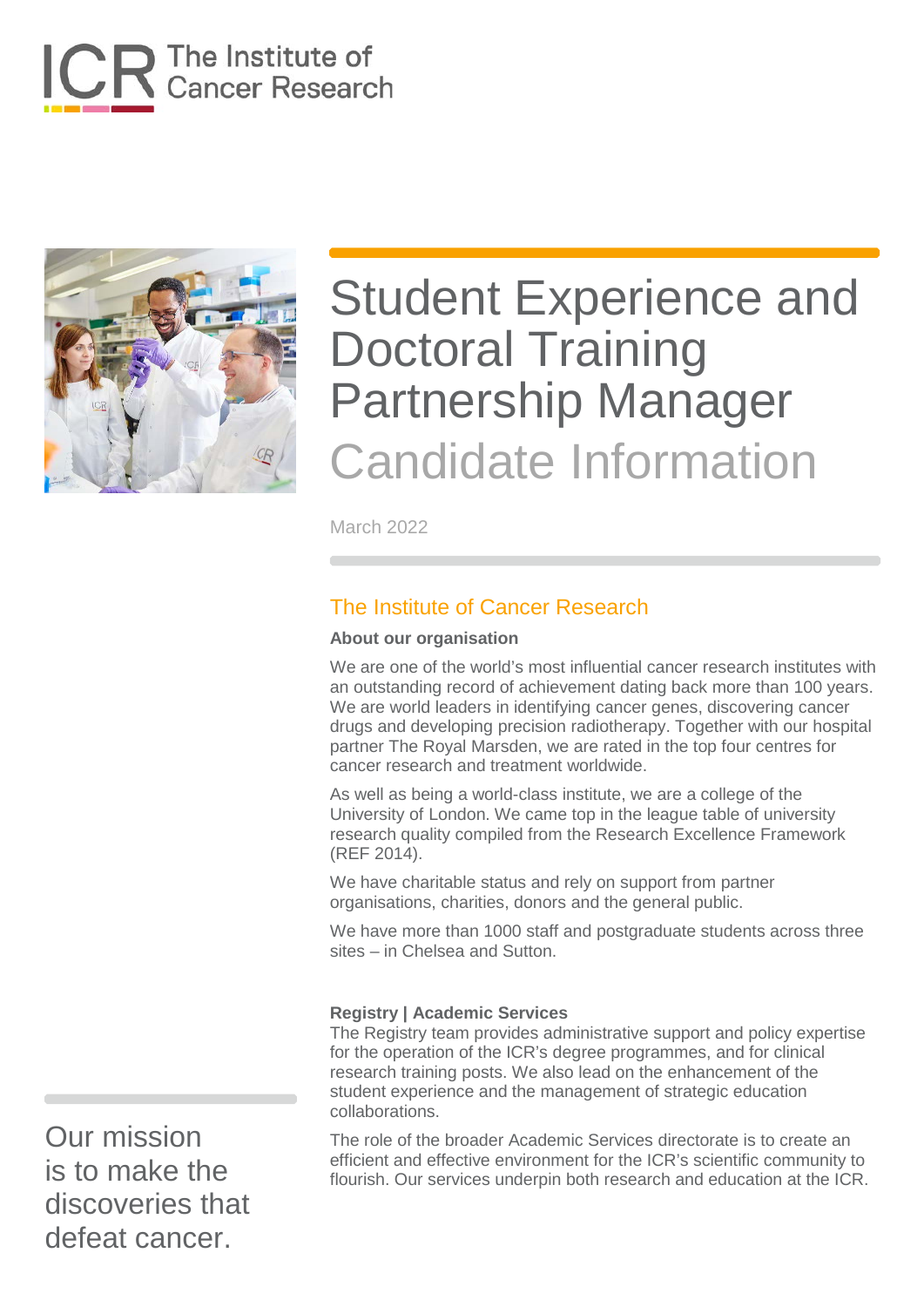### Our values

The ICR has a highly skilled and committed workforce, with a wide variety of roles, each requiring different skills. But whether you work as a researcher, or work as part of our corporate team, your work and behaviour is underpinned by these six values. They are what bring us together as one team - as 'One ICR'.

### **Pursuing excellence**

We aspire to excellence in everything we do, and aim to be leaders in our field.

#### **Acting with Integrity**

We promote an open and honest environment that gives credit and acknowledges mistakes, so that our actions stand up to scrutiny.



#### **Valuing all our people**

We value the contribution of all our people, help them reach their full potential, and treat everyone with kindness and respect.



#### **Working together**

We collaborate with colleagues and partners to bring together different skills, resources and perspectives.



#### **Leading innovation**

We do things differently in ways that no one else has done before, and share the expertise and learning we gain.



#### **Making a difference**

We all play our part, doing a little bit more, a little bit better, to help improve the lives of people with cancer.

### $\epsilon$

*Our values set out how each of us at the ICR, works together to meet our mission – to make the discoveries that defeat cancer. They summarise our desired behaviours, attitudes and culture – how we value one another and how we take pride in the work we do, to deliver impact for people with cancer and their loved ones."*

**Professor Kristian Helin Chief Executive**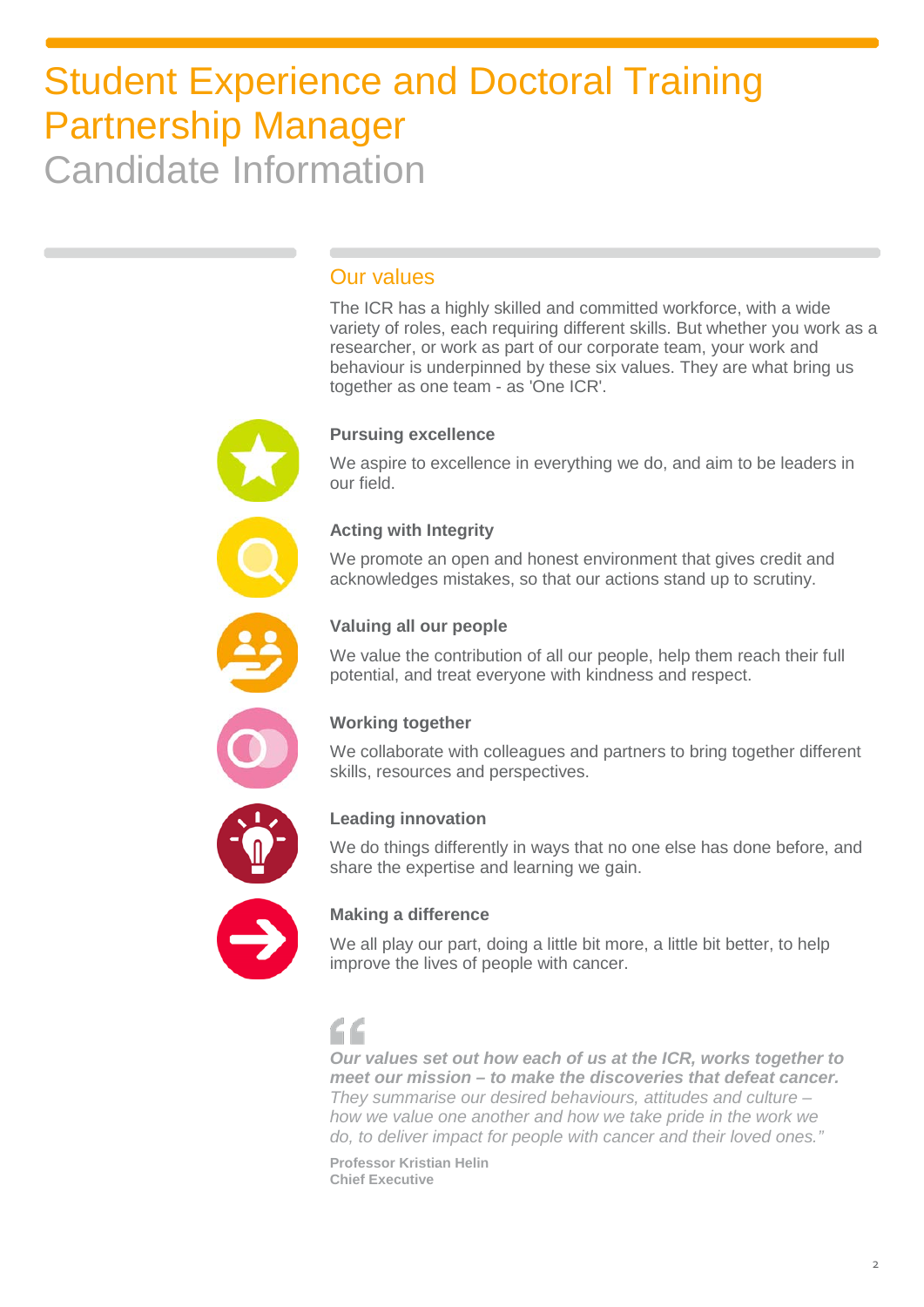## Job description

| <b>Department / division:</b> Academic Services  |                                                                                                                                                                                   |
|--------------------------------------------------|-----------------------------------------------------------------------------------------------------------------------------------------------------------------------------------|
| Pay grade / staff group: Professional Services 4 |                                                                                                                                                                                   |
| Hours / duration:                                | Full time (35 hours per week), Monday to<br>Friday.                                                                                                                               |
| <b>Reports to:</b>                               | <b>Head of Research Degree Programmes</b>                                                                                                                                         |
| Main purpose of the<br>job:                      | The post holder is responsible for the day to<br>day running of the MRC Doctoral Training<br>Partnership as well as managing<br>enhancements to the overall student<br>experience |

#### **Duties and responsibilities:**

### **Student Experience**

Look strategically at the research student experience, interpreting feedback and ensuring all student voices are heard.

Liaise with Learning & Development colleagues to ensure a suitable and flexible provision of training in support of all of the ICR's research degree programmes.

Develop bespoke training activities for student cohorts to support their distinct needs (including those for clinical fellows and MD(Res) students)

Implement mentoring schemes as required

Plan inductions for research students which provide an appropriate overview of the degree programmes and opportunities to connect with the wider student community

Lead on the design of new communication strategies for all research students including at pre-registration

Oversee provision of student welfare and equality support and ensure signposting to relevant advice and guidance is up-to-date and accessible to all.

Review senior tutor and supervisor training provision and identify and implement enhancements

Manage provision from the ICR's external student disability advisor, providing support on financial and logistical arrangements as necessary.

Provide input into quality assurance and policy reviews to incorporate support provision or highlight welfare and equality issues.

With colleagues, design processes and initiatives in response to student feedback, particularly where specific groups are identified as requiring additional support (e.g. international students).

With colleagues, plan and deliver enhancement activity relating to wellbeing support such as the roll-out of student-specific mental health resources.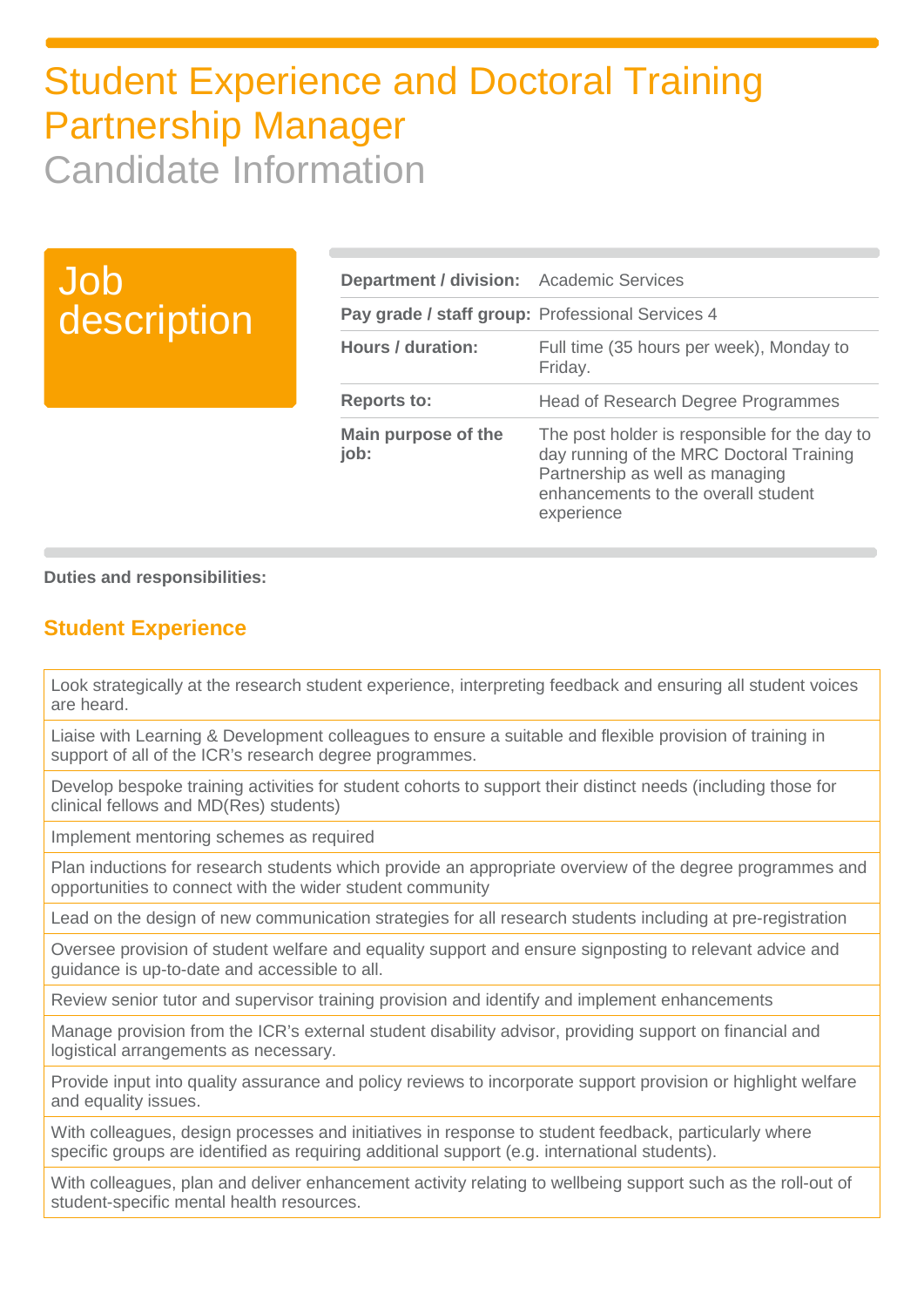Support student wellbeing advisers; collating resources and supporting specific student wellbeing activities.

Attend the Staff-Student Engagement Committee meetings and liaise with the Wellbeing Coordinator to ensure student needs are considered in ICR-wide initiatives.

Provide reports to the Deputy Dean using feedback data to allow identification via senior monitoring team of patterns in wellbeing issues, including potential hotspots for bullying or harassment

Understand the regulatory landscape through policy and regulatory updates and appropriate advisory forums.

Monitor changes in expectations and focus for the HE sector and assess what this means for the ICR's delivery of degree programmes and how we support our students.

Link into the ICR-wide Culture and Engagement strategy development, ensuring expectations are set for students and supervisors not only in support of Academic Regulations but also around ICR Values and cultural priorities.

Join networks and form connections with other HEIs to increase awareness of best practice and shared challenges within the sector.

### Doctoral Training Partnership Management

Manage all aspects of the planning, scheduling, delivery and evaluation of the Doctoral Training Partnership (DTP)

Secure a knowledge of MRC (Medical Research Council) DTP requirements and expectations

Manage the delivery of the first year taught element of the DTP alongside the Learning and Organisational Development team.

Identify additional training needs of the DTP cohort beyond the existing student training programme including cohort building and professional development events using industrial partners.

Research and liaise with external training venues and facilitators for events such as away days

Identify cost and monitor expenditure on training activities and manage and report on additional discretionary funds.

With the Learning and Organisational Development team, schedule and advertise training, making sessions available to a wider ICR audience where appropriate.

Manage bookings for the DTP training courses: preparing joining instructions and training objectives, sending reminders, updating attendance records and following up on non-attendance

Manage DTP training resources including materials, audio-visual requirements, appropriate IT software and room layout or virtual set-up, as well as online resources

Manage and report on training records for the DTP student cohort

Evaluate training sessions and events; making recommendations for changes in content, pre-work or trainer to ensure continuous improvement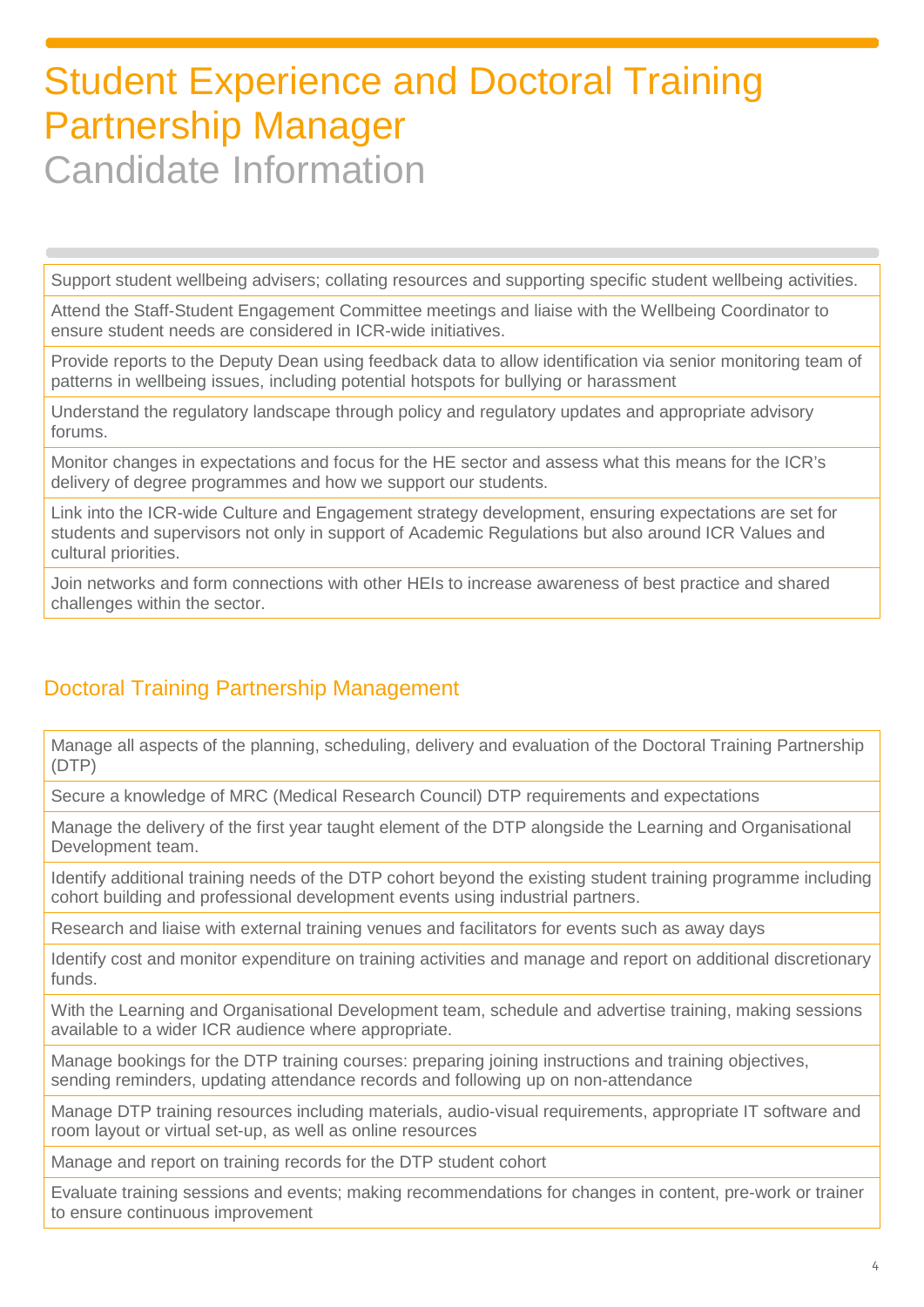Act as a first point of contact for DTP related issues

Manage relationships with industry partners, communicating the requirements of the programme and partners' responsibilities to the iCASE students.

Align interests between ICR Faculty and industry partners to support collaborative project development

Produce reports for senior managers (DTP leadership team), external industry partners, Research Degrees Committee and Medical Research Council

Provide secretariat for the DTP leadership team meetings

Review student satisfaction supplementing existing surveys where necessary and conducting 121 interviews for further insights.

Make recommendations to the leadership team on the running of the DTP and necessary enhancements to the programme

Represent the ICR at MRC centre manager's network meetings

Understand PhD studentship funding landscape which shapes the DTP

### **General**

All staff must ensure that they familiarise themselves with and adhere to any ICR policies that are relevant to their work and that all personal and sensitive personal data is treated with the utmost confidentiality and in line with the General Data Protection Regulations

Any other duties that are consistent with the nature and grade of the post that may be required.

To work in accordance with the ICR's Values.

To promote a safe, healthy and fair environment for people to work, where bullying and harassment will not be tolerated.

Whilst mostly based in Sutton, with some home-working, the role also requires occasional travel to the ICR's Chelsea site.

This job description is a reflection of the present position and is subject to review and alteration in detail and emphasis in the light of future changes or development.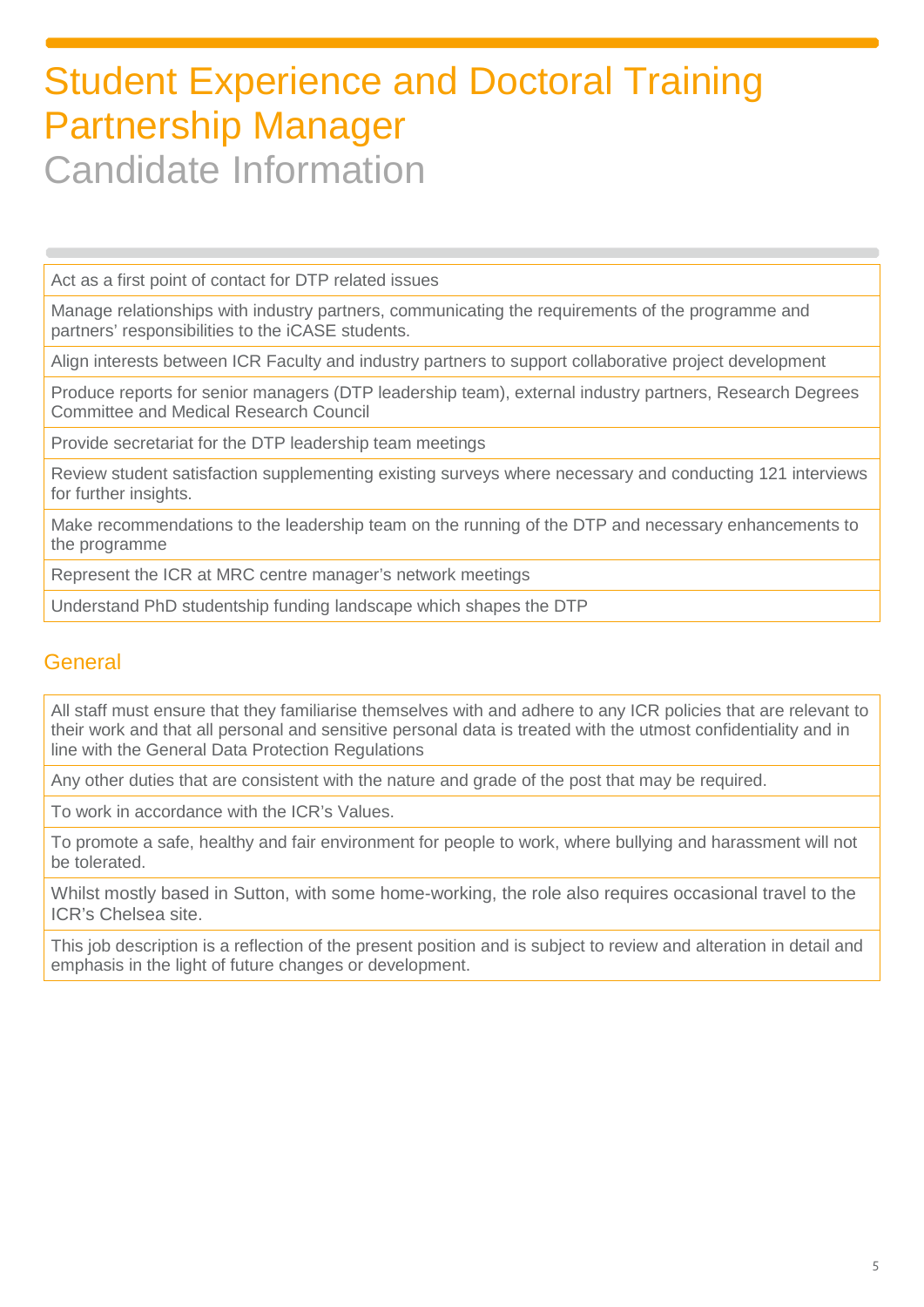# Person specification

### Education and Knowledge

| Undergraduate degree                                                                  | ⊢ |
|---------------------------------------------------------------------------------------|---|
| Postgraduate degree and/or experience of supporting<br>postgraduate training/students | Е |
| Excellent knowledge of Microsoft Office including<br>Word, Excel, and Outlook         | F |
| Good knowledge of regulatory expectations around<br>student support                   |   |

### **Skills**

| Excellent organisational skills with ability to deliver to tight deadlines                                                                                                          |   |
|-------------------------------------------------------------------------------------------------------------------------------------------------------------------------------------|---|
| Excellent interpersonal and networking skills with the ability to relate to a wide variety of<br>people from industry leaders, research councils and professional staff to students |   |
| Excellent attention to detail and accuracy                                                                                                                                          | Ε |
| Good numeracy skills with the ability to present and interpret statistics                                                                                                           | Ε |
| Professional manner for dealing with senior academics, industry partners and external<br>contacts (e.g. written ability, phone manner)                                              |   |
| Ability to work collaboratively as a team and independently                                                                                                                         | Е |
| Ability to motivate and influence others                                                                                                                                            |   |
| Ability to use initiative and be proactive in dealing with workloads                                                                                                                |   |

### **Experience**

| Working in a busy training administration/ office environment                                 |  |
|-----------------------------------------------------------------------------------------------|--|
| Proven ability to work effectively under pressure and prioritise tasks effectively            |  |
| Experience in managing a large and diverse workload                                           |  |
| Experience of developing, managing and reporting on budgets                                   |  |
| Experience of data gathering and interpretation including conducting one to one interviews    |  |
| Collating and presenting information to inform reports for a variety of uses                  |  |
| Experience in the academic sector or NHS                                                      |  |
| Experience in managing funded PhD programmes                                                  |  |
| Experience of leading on recommending and delivering enhancements to projects or<br>processes |  |